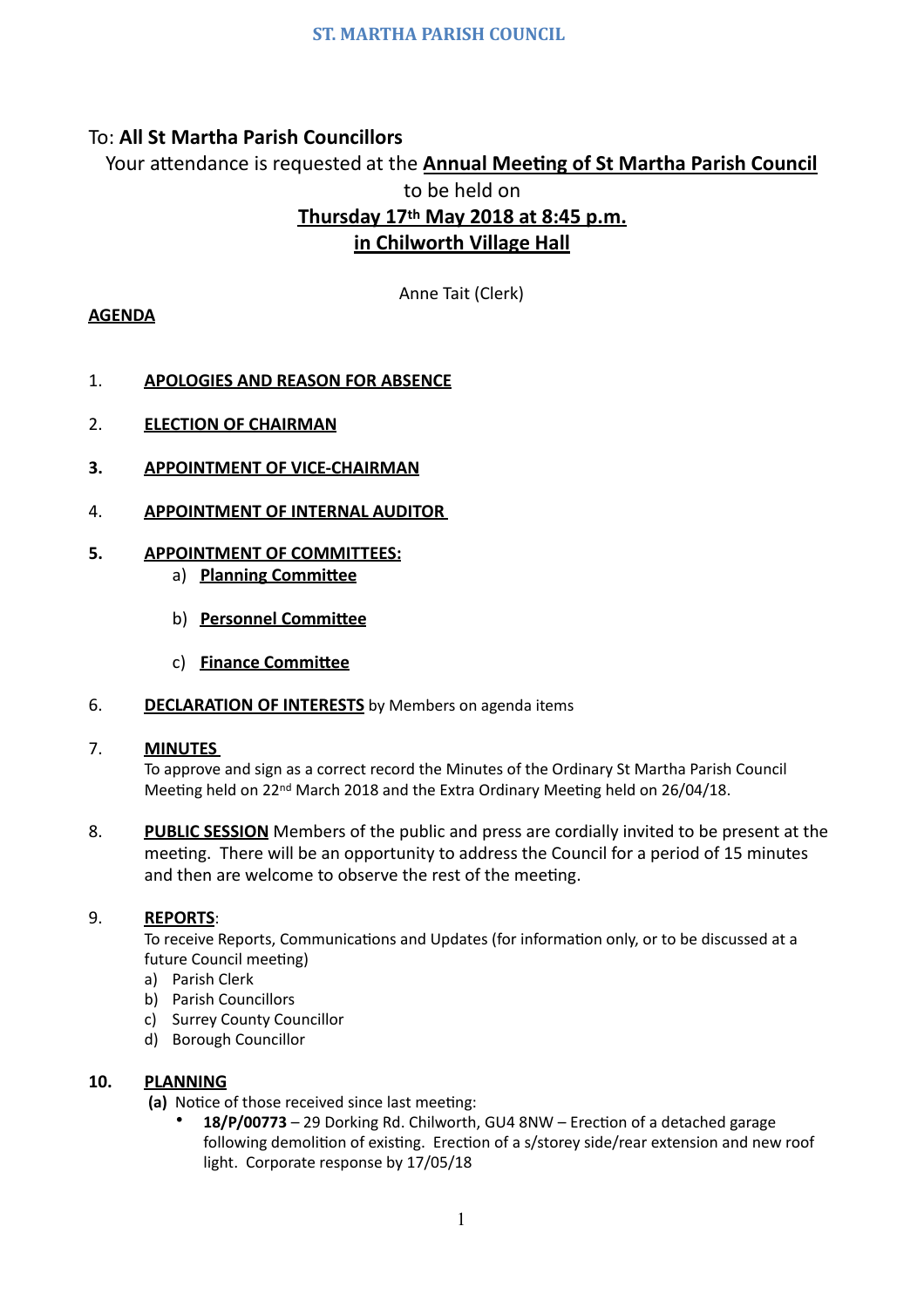# **ST. MARTHA PARISH COUNCIL**

- 1) **18/P/00782** Tyting Farm, Halfpenny Lane, Chilworth, GU4 8PZ Change of use from Agricultural land to dual use agricultural land and public open space. Corporate response by 18/05/18
- 2) **18/P/00675** Heathfield House, Lockner Holt, Chilworth GU4 8RG Certificate of Lawfulness to establish if two existing s/storey rear extensions are lawful. Corporate response by 23/05/18
- 3) 18/P/00730 Heathfield House, Lockner Holt, Chilworth GU4 8RG Certificate of Lawfulness for existing development to establish whether one single and one double car ports are lawful. Corporate response by 17/05/18
- 4) **18/P/00798** St Marthas Cottage, 77 Dorking Rd., Chilworth, GU4 8NP Glazed link between main house and outbuilding. Corporate response by 31/05/18
- 5) **GUPLA0524** High Clandon Estate Vineyard, Clandon Downs, High Clandon, GU4 7RP Variation of licence – representations by  $01/06/18$ .
	- **(b)** Outcome from Guildford Borough Council of those previously received:
		- $18/T/00032 -$  No objection is raised to the work set out in the application.
		- 18/T/00069 No objection is raised to the work set out in the application.
		- 18/T/00078 No objection is raised to the work set out in the application.

#### **11.** DATES AND VENUE FOR PARISH COUNCIL MEETINGS DURING 2018/19

Reference (Minute number 18/09), Councillors to discuss the frequency of meetings in 2018 and to set dates up to and including the Annual Parish Meeting in May 2019.

#### **12. GDPR**

- a) Councillors to agree The Policy for St Martha Parish Council
- b) The Clerk to report on e-mail addresses for Councillors

#### **13. PARISH COUNCIL WEBSITE**

- a) To discuss the description of the geographical location of St Martha Parish
- b) To discuss the content of The Parish Council's Mission Statement

#### **14.** THE GUNPOWDER MILLS SITE

- West Lodge resolution to send the letter to the Secretary of State for
- Report from Cllr Peake on the reply to Katie Bradford (dated to 05/02/18) with regard to the removal of the Sheet Metal pilling and the ownership of the land.
- Councillors to discuss the programme for The Annual Gunpowder Mills Group Consultative Meeting on  $08/11/18$ .

#### **15. CORRESPONDENCE**

Councillors to receive and discuss the following correspondence from the Clerk:

Armed Forces Small Grant Scheme - 'There but Not There'

#### **16.** THE ST MARTHA BUSINESS PLAN

Councillors to discuss and AGREE a conclusion to the discussions with Anne Bott held on 07/03/17 and Cllrs subsequent follow up meeting on 15/06/17.

#### 17. **HIGHWAYS**

To bring any highways or other matters to the attention of Surrey County Council and Guildford Borough Council.

#### 18. **FINANCIAL MATTERS**

(a) To approve and sign the schedule of cheques